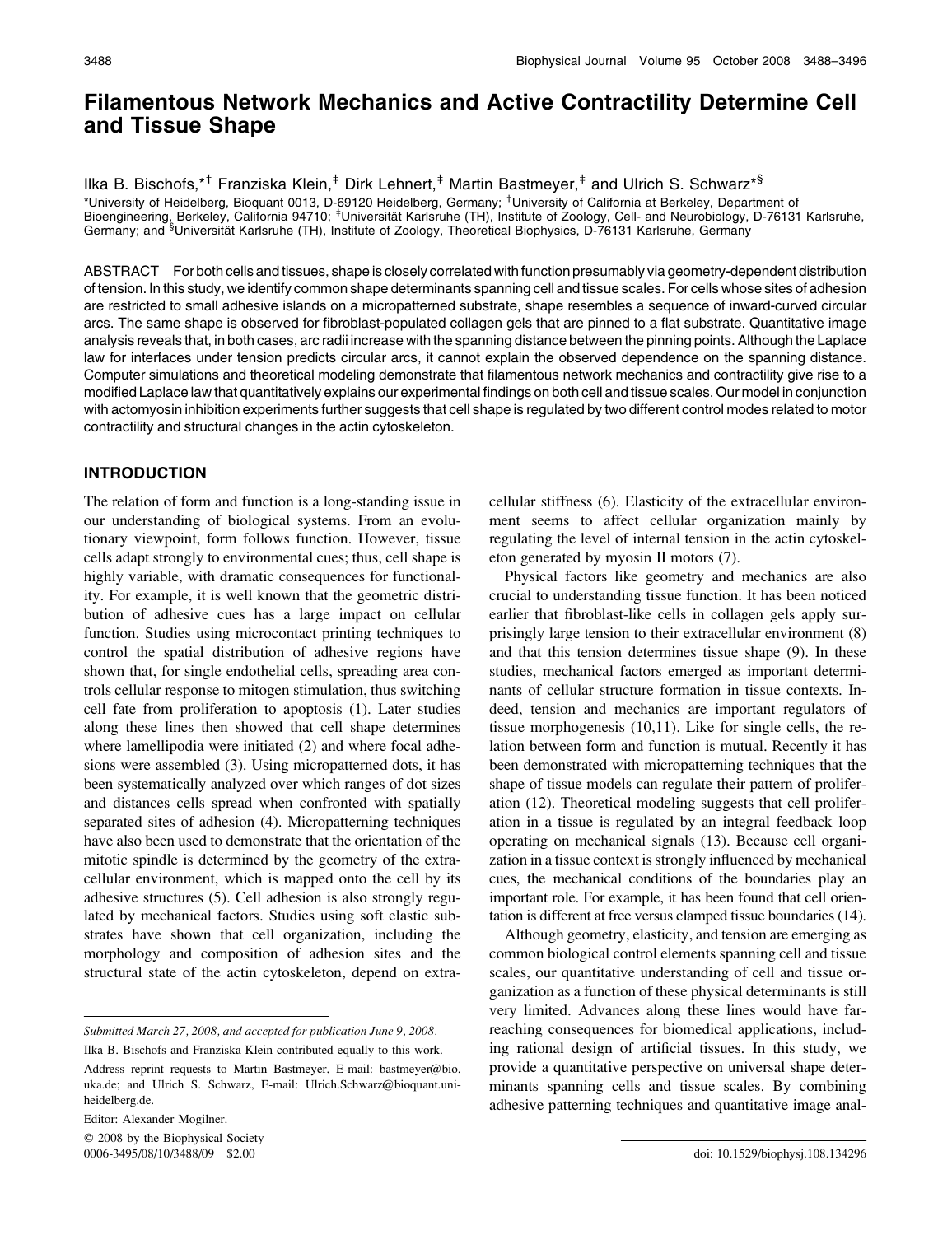ysis, we show that cell and tissue shapes are characterized by a surprising similarity. If pinned at discrete points of adhesion, both cell and tissue shapes resemble a sequence of inwardcurved circular arcs. For cells, earlier studies have interpreted the arc-like shape features as indicating the validity of the Laplace law, which describes the shape of inanimate matter under tension (for example, soap bubbles). However, we find experimentally that, for both cells and tissues, radii increase with spanning distance between adhesion points. Such a relation cannot be explained from the local considerations resulting in the Laplace law and implies that the distribution of tension in cellular systems is more complex, including a dependence on boundary conditions. Yet and despite the underlying molecular complexity, the relation leads to surprisingly universal shapes both on cell and tissue levels. To explain our experimental findings, we use theoretical modeling and computer simulations to identify filamentous network mechanics and active contractility to be the unifying principles bridging cell and tissue scales. In particular, we derive a modified Laplace law that can explain our experimental findings in a quantitative manner. This novel type of Laplace law is first confirmed by computer simulations and then derived as a self-consistent equation for arc radius as a function of spanning distance. We show that our model implies two different control modes (tension versus elasticity control) that, for cells, correspond to two essential parts of Rho signaling to the cytoskeleton, namely reorganization of the actin cytoskeleton and activation of myosin II motors. Thus our deceptively simple mathematical results in fact allow us to dissect the opposing forces and regulatory systems underlying cell and tissue shape. We also discuss the relevance of our findings in the context of tissue organization and mention potential applications in tissue engineering.

# MATERIALS AND METHODS

#### Substrate preparation

Micropatterned substrata were prepared using the microcontact printing technique as described elsewhere (4). Briefly, a silicon master was fabricated and used as a mold to produce a silicone stamp by the thin stamp technique. Using a gold-thiol chemistry, the structure of the stamp was transferred into a two-dimensional pattern consisting of several neighboring areas (size,  $500 \times$  $2000 \mu m$ ), each of which contained a particular, uniform pattern of adhesive dots separated by various antiadhesive distances. The stamp was inked with a 1.5 mM solution of octadecylmercaptan (Sigma Aldrich, St. Louis, MO) in ethanol and pressed onto a gold-coated coverslip, forming self-assembled monolayers at the protruding parts of the stamp. Uncoated regions of the coverslip were blocked with a 1.5 mM solution of a tri(ethylene glycol) terminated alkanethiol in ethanol. Solutions of human plasma fibronectin (10  $\mu$ g/ml; Sigma-Aldrich, St. Louis, MO) in phosphate-buffered saline (PBS) were applied to the coverslips for 1 h at  $4^{\circ}$ C.

#### Cell culture

Mouse B16F1 melanoma cells (B16 cells) were kindly provided by G. Nicholson (Houston, TX) and buffalo rat liver (BRL) cells were from

American Type Tissue Culture Collection (ATCC, Manassas, VA). Both cell types were grown in Dulbecco's modified Eagle's medium (DMEM, Invitrogen, Carlsbad, CA) supplemented with 10% bovine growth serum (BGS) (HyClone, South Logan, UT) under humidified atmosphere and  $5\%$  CO<sub>2</sub>. Cells were washed twice with phosphate-buffered saline (PBS) ( $Ca^{2+}$ - and Mg<sup>2+</sup>free) and removed from tissue culture plates by treatment with Hank's Balanced Salt Solution (HBSS) containing 0.1% trypsin and 4 mM EDTA for 3 min. Dissociated cells were washed in DMEM without BGS, centrifuged, seeded on the patterned substrates in DMEM ( $1 \times 10^4$  cells/cm<sup>2</sup>), and cultured for 1 h. To minimize secretion of the new matrix and to reduce cell migration, serum-free culture medium was used after replating (no BGS added).

## Inhibition experiments

Cells were preincubated on patterned substrata for 1 h as described above. To reduce intracellular tension, the culture medium was replaced by serum-free medium containing either Y-27632 or blebbistatin. Y-27632 dihydrochloride (Tocris Bioscience, Ellisville, MO) was used to inhibit the Rho-kinase pathway and was applied at 50  $\mu$ M for 20 min. Blebbistatin (Sigma) is a specific inhibitor of nonmuscle myosin II and was applied at 50  $\mu$ M for 10 min.

#### Immunostaining

Cells were fixed for 10 min with 4% paraformaldehyde in PBS, washed three times for 5 min with PBS containing 0.1% Triton X-100 (PBS-Triton) and incubated for 1 h at room temperature or overnight at  $4^{\circ}$ C with primary antibodies (polyclonal antifibronectin (Sigma) to label the substrate pattern and either monoclonal antivinculin (Sigma) or monoclonal antipaxillin (BD Transduction Laboratories, Franklin Lakes, NJ) to label focal adhesions). Probes were washed three times for 5 min with PBS-Triton and incubated for 1 h at room temperature with a fluorescently coupled secondary antibody (goat antirabbit AMCA or goat antimouse Cy3) obtained from Dianova (Hamburg, Germany). To visualize the cell morphology, actin filaments were labeled with Alexa488-coupled phalloidin (Invitrogen, Carlsbad, CA). Slides were mounted in Mowiol (Hoechst, Frankfurt, Germany) containing 1% N-propyl gallate.

#### Tissue model

Collagen solutions of rat tail collagen type I were purchased from Sigma-Aldrich and dissolved in distilled water pH 3 and stirred overnight at  $4^{\circ}$ C. Collagen gels were mixed at 4°C using the following proportions: 5 parts collagen solution; 2 parts 5×F12 (Invitrogen) with HEPES, gentamicin (Sigma), and pen/strep (Invitrogen); 1 part serum (8% BGS gold/PAA and 2% chicken serum; Invitrogen); 1.5 parts PBS; and 0.5 parts 1 M NaOH. The final concentration of collagen in the gel was 1.5 mg/ml. Multiwell tissue culture plates (Greiner, Kremsmünster, Austria) were cast with a polydimethylsiloxane (PDMS) layer (Sylgard 184; Dow Corning, Midland, MI) and polymerized for  $6 h$  at  $60^{\circ}$ C. Pinning points in the gel consisted of steel needles that were pushed into the PDMS. A basal layer of collagen was poured first and allowed to set at 37°C for 1 h; cells and additional collagen mixture were then poured over it. In all cultures, each well contained 1.5 ml of collagen solution and 5  $\times$ 10<sup>5</sup> primary chicken fibroblast derived from the dermis of 8-day-old embryos. Collagen gels were cultured for 7 days, fixed with formaldehyde for 45 min, permeabilized with PBS-Triton for 24 h, and stained with phalloidin and DAPI (Hoechst) for 2 days. After removal of the steel needles, whole mounted collagen gels were imaged at a stereomicroscope (Zeiss Lumar.V12; Carl Zeiss, Oberkochen, Germany), or at an upright microscope (Axioplan; Carl Zeiss) using widefield fluorescence microscopy or an ApoTome (Carl Zeiss).

#### Microscopy and quantitative image analysis

Probes were analyzed with a laser scanning microscope (LSM 510; Zeiss) and all (3–5) z-slices projected onto one image. To quantitatively evaluate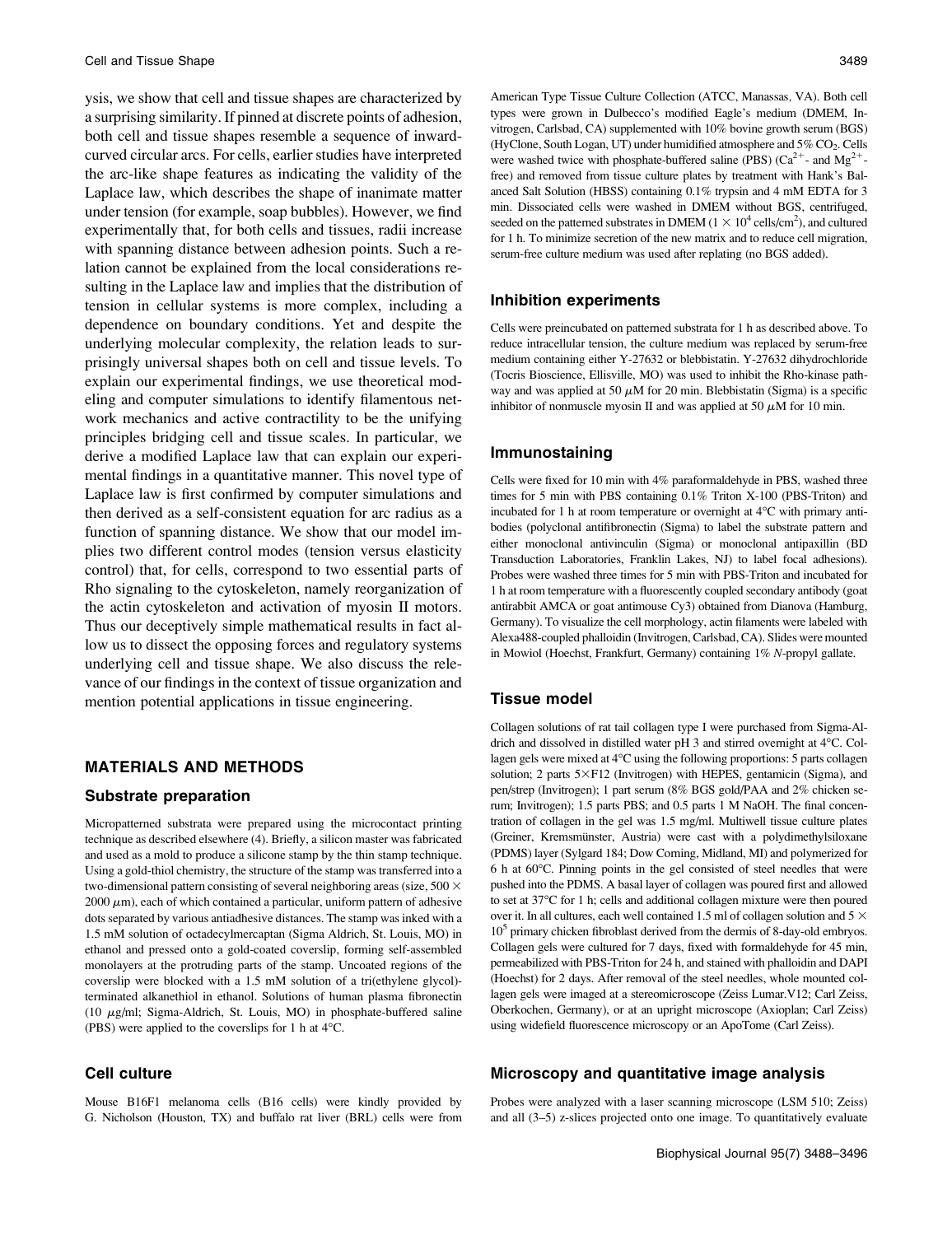cell contour as a sequence of circular arcs, circles were fitted using a custommade program (CellMicroPat) written in Matlab (Mathworks, Natick, MA). Routines based on the Matlab DIPimage toolbox [\(http://www.ph.tn.](http://www.ph.tn.tudelft.nl/DIPlib/) [tudelft.nl/DIPlib/\)](http://www.ph.tn.tudelft.nl/DIPlib/) were used for image processing, and the nonlinear least square fitting routine based on the Marquardt method from the Matlab immoptibox toolbox ([http://www2.imm.dtu.dk/](http://www2.imm.dtu.dk/~hbn/Software/)~[hbn/Software/\)](http://www2.imm.dtu.dk/~hbn/Software/) was used for fitting the arc radii. In CellMicroPat, arc endpoints are identified as focal adhesion from vinculin or paxillin staining, and their distance d is recorded. After supplying the two endpoints and four to five points along the cell contour by user clicks, CellMicroPat fits a preliminary circle to these points. It next generates 60 equally spaced radial actin intensity profiles across the arc and identifies the location of the intensity maxima along these rays. The final arc with radius  $R$  then follows by fitting a circle to these 60 points. Because it is hardly possible to measure the thickness of the peripheral stress fibers due to the limits of optical resolution, we defined arc strength  $S = (I_a - I_a)$  $I_{\text{bg}}/(I_{\text{c}} - I_{\text{bg}})$  as obtained from three different actin intensities.  $I_{\text{a}}$  is the arc intensity, defined as the average of the maxima of the 60 intensity profiles used to determine the arc.  $I_{\text{bg}}$  is the background intensity of the overall image determined with the function *background offset* from DIPimage.  $I_c$  is the average actin intensity inside the cell obtained after thresholding the cell from the background. The normalization with respect to actin intensity both inside and outside the cell ensures that  $S$  is a good measure for fiber strength for experiments with different cells and different staining conditions.

#### Statistical data analysis

Statistical data analysis was performed using algorithms provided by the statistical toolbox in Matlab (Mathworks). Correlation coefficients C denote Pearson correlation coefficients. Bootstrapping was used for estimating confidence intervals for fitting parameters. A bootstrap analysis is based on data resampling and does not require any a priori hypothesis. In each case, it involved 100 to 1000 random sets sampled from the original data sets with repetition. Bootstrapping was also used to analyze the statistical significance of differences between experiments. In this context, statistical significance was assigned when the distribution for the parameters obtained from bootstrapping were not overlapping.

## RESULTS

## Cell and tissue shape for discrete sites of adhesion

To study in a quantitative way how adhesion geometry affects cell shape, we used regular arrangements of micrometer-sized fibronectin dots produced by microcontact printing (4). By varying dot size and dot distance, we mimicked the spatial distribution of extracellular matrix ligands occurring in vivo. Buffalo rat liver (BRL) cells and a mouse melanoma cell line (B16) were cultured on patterned substrates for 1 h in serum-free medium and then fixed and stained for fibronectin, actin, and focal adhesion markers. Under these culture conditions, cell migration is largely reduced, and cell spreading is completed in such a way that the cells have established an almost stationary cell shape at the time of fixation (Fig. S1 in Supplementary Material, [Data S1](http://www.biophysj.org/cgi/data/biophysj.108.134296/DC1/1)). In all cases, mature adhesion sites developed overlying the fibronectin dots and were connected by actin fibers, which mainly outline the cellular periphery in a sequence of inward-curved circular arcs (Fig. 1, A–C). Arc-like cell borders have also been observed for cells growing on homogeneously coated



FIGURE 1 Cell shape on micropatterned substrates. (A–C) Arc-like contours composed of actin fibers characterize the shape of BRL (A and  $B$ ) and B16 cells  $(C)$  cultured on substrates of micropatterned fibronectin dots. Cultures were labeled for actin (green), paxillin (red), and fibronectin (blue). Scale bars 10  $\mu$ m. (A'-C') For all cases, arc-like contours fit well to circles determined by custom-made software.  $(B \text{ and } C)$  The circles spanning diagonal distances show larger radii than the circles spanning the shorter distances between neighboring adhesions.

substrates (15,16) or on large adhesive islands with concave contours (17). For our dot patterns, we observed typical arc morphologies for a wide variety of dot sizes  $(0.5-3 \mu m)$  and lattice constants  $(5, 10, 15, 20, \text{ and } 25 \mu \text{m})$ , and we thus conclude that it is a robust feature of cell adhesion on spatially separated ligand patches.

Strikingly, similar arc morphologies have been observed before in simple tissue models, namely for fibroblast-populated gels of collagen from bovine dermis (bd-collagen) (9). If embryonic fibroblasts are mixed with rat tail collagen (rtcollagen), it takes several days until the fluid mixture starts to condense into a gel-like structure. The shape of this structure is essentially determined by the spatial positioning of steel needles fixed to the bottom of the culture dish and indeed resembles a sequence of inward-curved circular arcs. The tissue model established after 1 week is shown in Fig. 2 A (full-time series illustrated in Fig. S2 in [Data S1\)](http://www.biophysj.org/cgi/data/biophysj.108.134296/DC1/1). As has been described previously (9), cellular traction is strong enough to lead to gel rupture next to the pinning needles, as can be seen from the inward-directed holes in the gel in Fig. 2 A.

# Quantitative image analysis of cell and tissue shape

To quantitatively evaluate cell and tissue shape, we developed a computerized procedure to fit circular arcs to cell and tissue contours (Figs. 1,  $A'-C'$ , and 2 B). For each fit, we recorded arc radius R and spanning distance  $d$  (Fig. 3 A). We analyzed 91 BRL and 38 B16 cells on different dot patterns as well as fibroblast-populated collagen gels. The tissue models were made of collagen, either from rt-collagen (22 data points) or bd-collagen (24 data points). For both cell types, as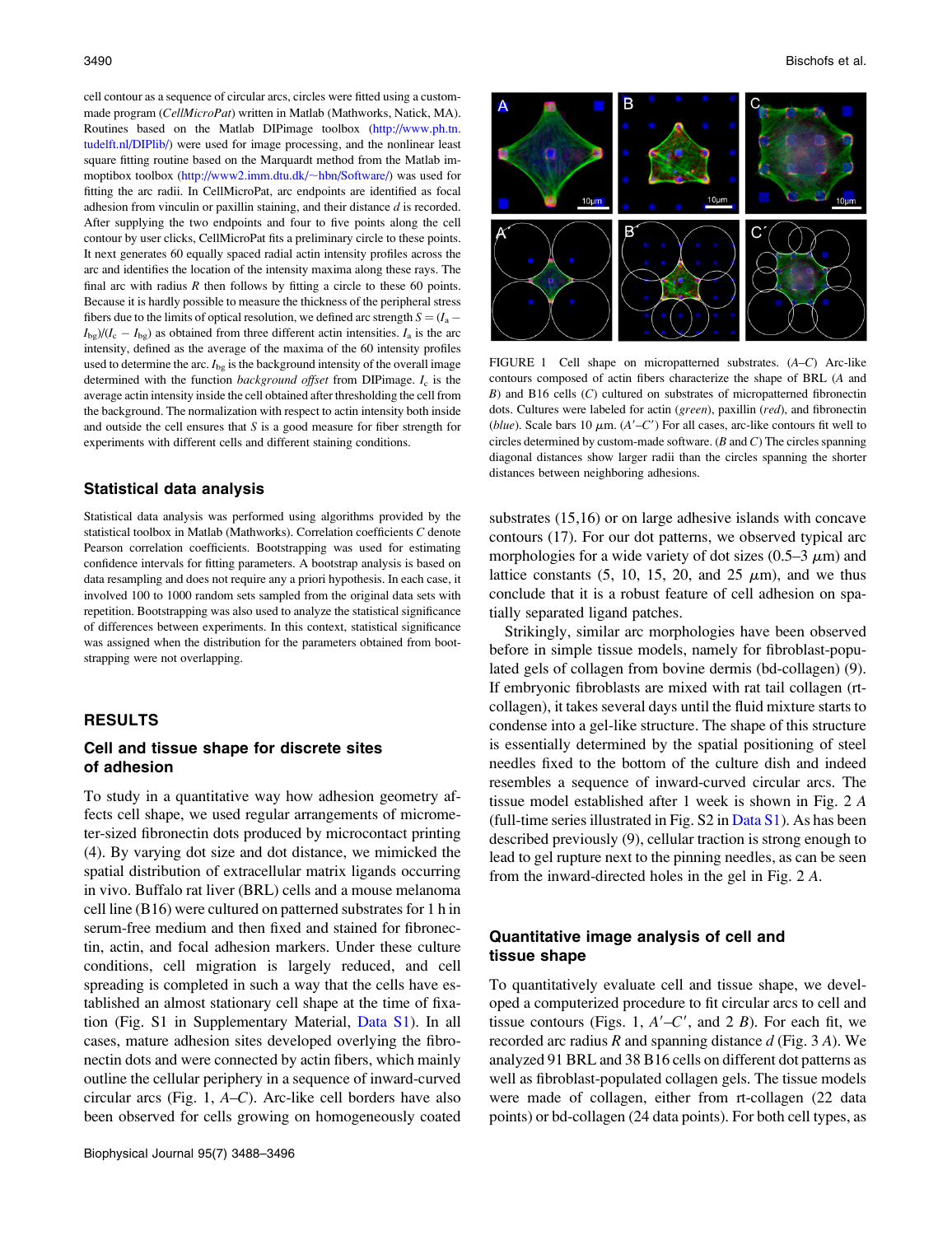

FIGURE 2 Simple tissue model. (A) Like for cells on micropatterned substrates, arc-like contours also mark the shape of a fibroblast-populated rat tail collagen gel pinned to the substrate at discrete sites by steel needles. Space bar is 5 mm.  $(B)$  The arcs are circular as revealed by automated fitting.  $(C)$  Detail of the upper right corner of the tissue model in (A) taken with widefield fluorescence microscopy (actin in green; nuclei in red). Note the circular hole where the steel needle has been removed and an elongated hole toward the gel center, which resulted from gel rupture close to the steel needles due to cellular contractility.  $(C')$  Single optical section through the gel's rim taken with an ApoTome microscope (Carl Zeiss) reveals parallel-aligned cells in the periphery.  $(D \text{ and } D')$  In the bulk of the collagen gel, cells have a random orientation.

well as for both types of tissue model, we found that radius  $$ increases with spanning distance  $d$  in a statistically significant way (Fig. 3, C and D, correlation coefficients  $C_{BRL}$  = 0.80,  $C_{B16} = 0.77$ ,  $C_{bd} = 0.91$ ). The differences between



FIGURE 3  $R-d$  relation. (A) For each arc, radius R and spanning distance d are recorded. (B) Simple tension model: Line tension  $\lambda$  straightens the contour between neighboring adhesions, whereas surface tension  $\sigma$  pulls the envelope inward toward the bulk. In mechanical equilibrium, the local radius of curvature is  $R = \lambda/\sigma$  and does not depend on the spanning distance d. (C) For both, BRL (blue) and B16 (green) cells, arc radius  $R$  increases with spanning distance  $d. (D)$  R and  $d$  also correlate for the simple tissue model based on rat tail (rt, blue crosses) and bovine dermis (bd, black pluses) collagen. The linear fits serve as guides to the eye.

BRL and B16 are statistically not significant (Fig. S3 a in [Data S1](http://www.biophysj.org/cgi/data/biophysj.108.134296/DC1/1)). The correlation between  $R$  and  $d$  also becomes evident by visual inspection of Figs.  $1, A'-C'$ , and  $2B$ . In Fig.  $1 B<sup>'</sup>$ , for example, the two circles at the two diagonal top sides are larger than the four circles at the other four sides.

# Different kinds of tension

The formation of circular arcs seems to indicate the applicability of the Laplace law, a universal law that also determines the shape of inanimate matter such as soap bubbles in three dimensions. In this case, surface tension  $\sigma$  tries to decrease the bubble surface area, a tendency that is counteracted by the pressure difference  $p$  building up inside the bubble. Because this balance is locally achieved at every point on the bubble, it takes on the shape of a sphere with the radius  $R =$  $2\sigma/p$ . In the case of mature cell adhesion to a flat rigid substrate, one deals with an effectively two-dimensional situation. Similar to other modeling approaches in this field, we therefore used a reduced model that parameterizes cell shape by its two-dimensional contour (16,18,19). In the two-dimensional context, the forces drawing the cell inward correspond to a surface tension  $\sigma$  because they act geometrically to decrease the projected area of the cell. A counteracting force results from the resistance of the contour to an increase in length, which thus corresponds to a line tension  $\lambda$ . Surface tension  $\sigma$  and line tension  $\lambda$  locally balance each other at every point along the contour (Fig. 3 B). Mathematically, this finding implies that the radius of curvature obeys the relation  $R = \lambda/\sigma$  at every point along the contour (also compare with [Data S1\)](http://www.biophysj.org/cgi/data/biophysj.108.134296/DC1/1). For single adherent cells, these arguments based on the Laplace law have been used previously to explain the occurrence of circular arcs (16,17). Here the effective surface tension  $\sigma$  might include contributions from the actin cortex and the plasma membrane, which both tend to contract laterally and span the whole cell body. The contractile effects of the actin cortex and the plasma membrane at the cell edge enter into the effective line tension  $\lambda$ , which in addition includes the effect of the actin fibers lining the cell periphery. An additional active contribution could result from peripheral contractility, that is, from localization of myosin II motors to peripheral actin bundles. If one follows the Laplace law in assuming that both surface  $\sigma$  and line tension  $\lambda$  are local quantities, then one expects a constant radius  $R = \lambda/\sigma$  for all arcs, independent of the spanning distance d (simple tension model).

In marked contrast to this expectation, our quantitative analysis revealed that, for both cell types used in this study, larger spanning distances  $d$  correspond to larger radii  $R$  (Fig. 3 C). Even more surprisingly, we found a similarly increasing  $R-d$  correlation for the tissue model (Fig. 3 D). Indeed, there are many similarities between the two situations. Similar to the cell experiments, the tissue experiments also deal with an effectively two-dimensional situation; thus, one can again differ between surface and line effects. Surface tension  $\sigma$  and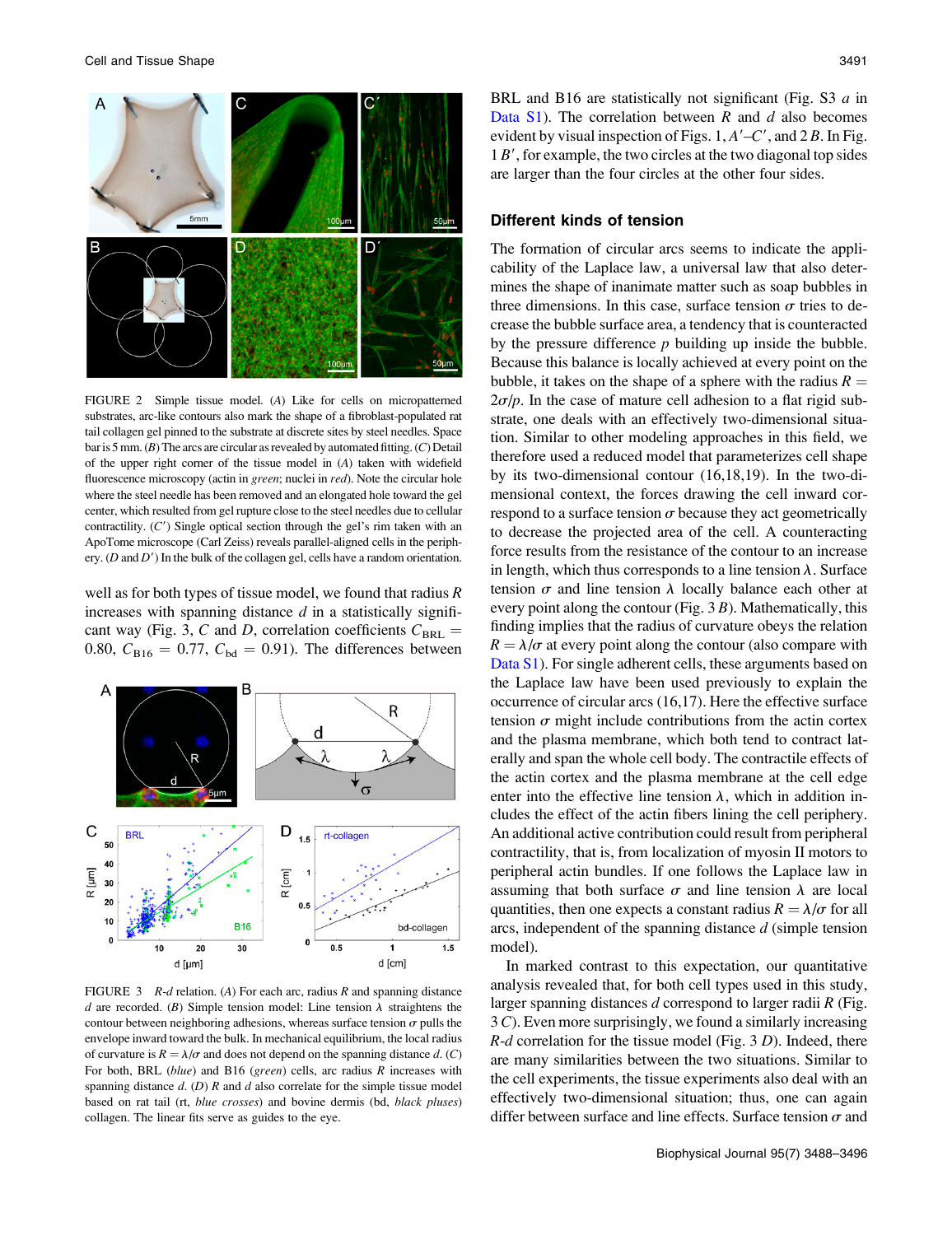line tension  $\lambda$  are now determined by the spatial distribution of contractile cells throughout the collagen gel. Fig. 2 shows that cells accumulate and align in parallel at the boundary (Fig. 2,  $C$  and  $C'$ ) but disperse isotropically in the bulk (Fig. 2,  $D$  and  $D'$ ). Similar effects have been observed previously for other simple tissue models, although in a less controlled manner (8). Accumulation of cells and fibers at the rim effectively creates the line tension  $\lambda$ , whereas cell dispersion in the bulk leads to the isotropic tension  $\sigma$ .

### Computer simulations

To understand the physical mechanism resulting in arc radii that depend on spanning distance, we conducted computer simulations accounting for the elastic effects missing in the simple tension model. For both cells and collagen gels, internal tension is generated by contractile elements embedded in a filamentous network (myosin II motors in the actin cytoskeleton (20) and fibroblasts in the collagen gel (21)). In contrast to the simple tension model, we now assume that the resistance to this contraction does not result from a simple line tension but from the elasticity of the filamentous network. We computationally simulated this situation as a mechanical network subject to isometric contraction. Fig. 4 A shows the tension-free state for a square contour pinned at four corners. Under isometric tension, the contour is drawn inward to an extent that is determined by the elastic resistance of the net-



FIGURE 4 Computer simulations of mechanical networks under isometric tension. (A) Tension-free configuration of a regular network of mechanical links pinned to a square pattern.  $(B \text{ and } C)$  In mechanical equilibrium with links simulated as harmonic springs  $(B)$  or cables  $(C)$ , only cable networks show circular arcs. In contrast to harmonic springs, cables show no resistance to compression and so have an asymmetric force-extension relation. (D) In mechanical equilibrium for a disordered cable network, circular arcs form regardless of the details of the adhesion geometry and the network topology.

work. If the links between the nodes represent harmonic springs (a fully elastic network), the resulting arcs reveal a noncircular contour whose shape strongly depends on the global adhesion geometry (Fig. 4 B). In contrast, circular arcs result if links between the nodes act as cables rather than springs (Fig. 4 C). In a cable network, mechanical links respond like harmonic springs under tension, but they show no resistance to compression (22). Indeed, it is well known that the filaments building up the mechanical network (actin for the cytoskeleton and collagen for the tissue equivalent) buckle under compressive loading exerted by myosin motors (23) or contractile cells (24). For a cable network, our simulations resulted in circular contours, and this feature even persisted when the global adhesion geometry (squares, rectangles, etc.) or network topology (Fig.  $4 D$ ) was altered. Hence, the mechanics of actively contracting cable networks gives rise to the arc-like shape features observed experimentally.

## Tension-elasticity model

Because elastic effects depend on absolute distances, the computer simulations resulted in a correlation between arc radius R and spanning distance  $d$ . To facilitate the quantitative comparison between model predictions and the experimental data, we mapped our computer model to an effective contour model, which we call the ''tension-elasticity model''. Similar to the simple tension model, the tension-elasticity model is based on the concepts of surface tension  $\sigma$  and line tension  $\lambda$ . Because cable networks do not propagate compression, we kept the notion of a nonelastic bulk surface tension  $\sigma$ . However, because for both cells and tissues a reinforcing and contractile contour exists, we introduced an elastically modified line tension  $\lambda = EA(L - L_0)/L_0$  given by the product of the elastic rigidity of the contour EA and its relative deformation under force (strain, where  $L$  and  $L_0$  are the strained contour length and its resting length, respectively). This equation can now be combined with the Laplace equation. Because  $L$  depends on arc radius  $R$  and spanning distance d through additional conditions set by the adhesion constraints, we arrived at the following implicit equation for  $R(d)$  (for a complete derivation and a more detailed discussion, see [Data S1](http://www.biophysj.org/cgi/data/biophysj.108.134296/DC1/1)):

$$
R = l_{\rm f}\left(\frac{2R}{\alpha d}\arcsin\left(\frac{d}{2R}\right) - 1\right)
$$

:

Here,  $l_f = EA/\sigma$  is a length scale set by the ratio of rigidity and surface tension, and  $\alpha = L_0/d$  is the rest-length parameter, which describes the relative length of the relaxed fiber with respect to the spanning distance. This equation predicts that arc radius  $R$  is a monotonously increasing function of spanning distance d, which is in agreement with our experimental observations (Fig. 3,  $C$  and  $D$ ). In Fig. 5  $A$ , we show that excellent agreement exists between the predictions of the tension-elasticity model (lines) and computer simulations of cable networks as shown in Fig. 4, C and D (circles).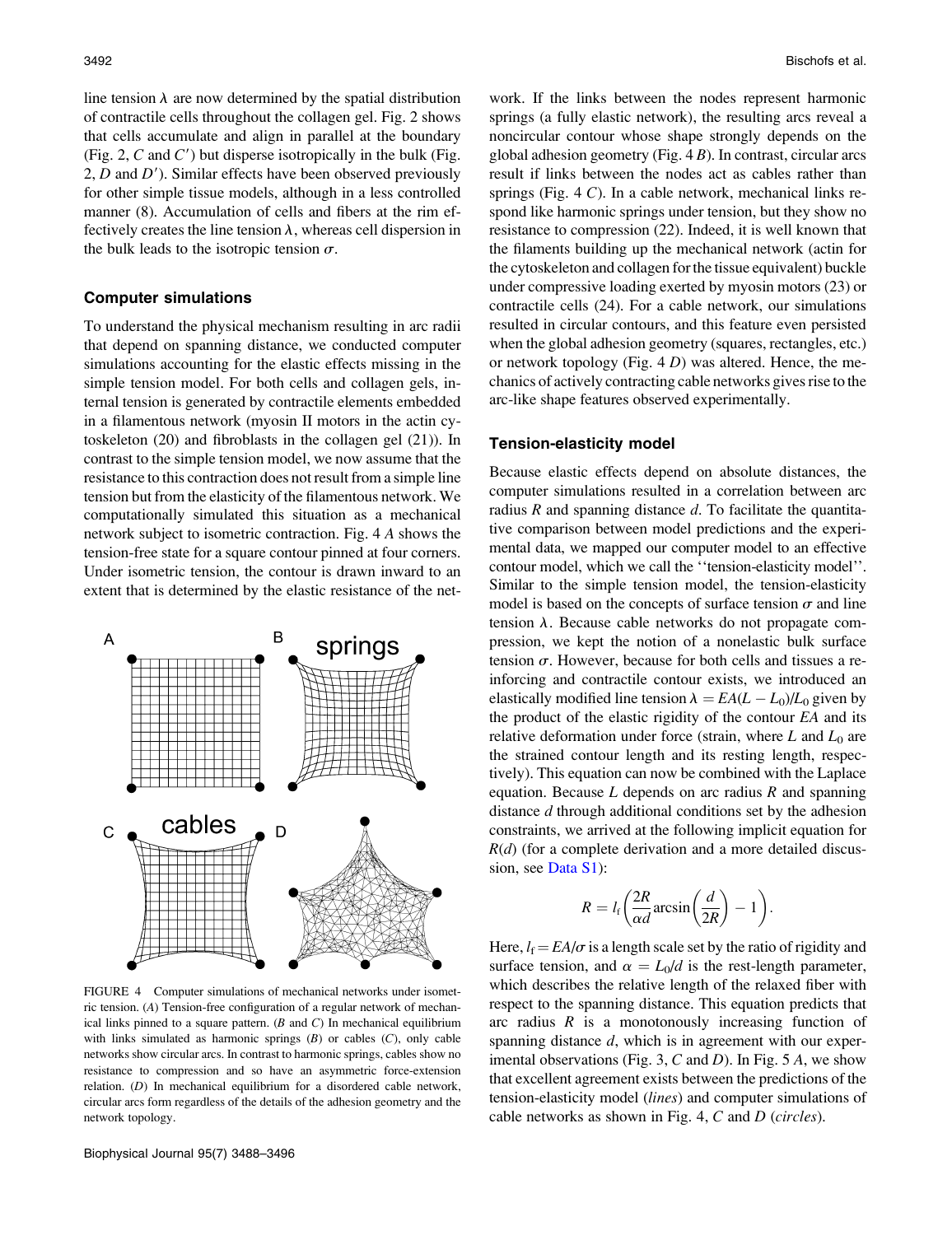

FIGURE 5 In contrast to the simple tension model, the tension-elasticity model predicts an  $R(d)$ -dependence due to the boundary conditions imposed by the adhesion constraints. (A) Elasticity control (EC):  $R(d)$  from the effective contour model with varying ratios of fiber rigidity and surface tension  $l_f = EA/\sigma$  ( $l_f = 500, 200, 100, 50$  from top to bottom; rest-length parameter  $\alpha = 1$ ). The agreement with the computer simulations of cable networks, as shown in Fig. 4, C and D, (circles) is excellent. (B) Tension control (TC):  $R(d)$  from the effective contour model with varying rest-length parameter ( $\alpha = 1.01, 1.05, 1.1, 1.2,$  and 1.3 from top to bottom, infinite  $l_f$ ).  $(C \text{ and } D)$  Fits of experimental data for BRL cells  $(C)$  and bd-collagen gels (D) to the EC model (green) and the TC model (red). A bootstrap analysis shows that both fits are statistically significant. The predictions of the simple tension model (average  $R$  without dependence  $d$ ) are shown in black.

## Tension and elasticity control

A detailed analysis of the tension-elasticity model (see [Data S1\)](http://www.biophysj.org/cgi/data/biophysj.108.134296/DC1/1) reveals that the two parameters  $l_f$  and  $\alpha$  introduced in the above equation correspond to two fundamentally different control modes to  $\lambda$ , which in the following are discussed for the case of cells, but for which there exists a close analogy in tissue models. First, a structural reinforcement causes an increase in actin bundle thickness and so a change in bundle rigidity EA (elasticity control). This mode is controlled by the length  $l_f$  (Fig. 5 A). Second, an increased contractility in the actin bundles results in filament contraction and decreased bundle rest-length, thus increasing strain  $u$  (tension control). This mode is controlled by the rest-length parameter  $\alpha$  (Fig. 5 B). A bootstrap analysis shows that each control mechanism alone can fit the experimental data in a statistically significant way, yielding a lower bound for  $l_f$  and an upper bound for  $\alpha$  (Fig. 5 C:  $\alpha = 1.01$ ,  $l_f =$ 1.3 mm; the same result is found for the bd-gels, Fig. 5 D:  $\alpha =$ 1.16,  $l_f = 4.0$  mm). Hence, the tension-elasticity model explains the  $R-d$  relation in a quantitative way, although it is not capable of discriminating between tension and elasticity control.

To clarify the relative contributions of tension and elasticity control, we studied the effect of rigidity variations on the arc radii. Because fiber thickness cannot be reliably measured due to limitations in optical resolution, we developed a dimen-

sionless measure S for fiber strength, defined as the relative increase in the peripheral actin fluorescence intensity with respect to bulk levels. For each arc, S was determined in addition to  $R$  and  $d$ . For single cells, arc strength  $S$  varied considerably from arc to arc and might correlate with arc radius  $R$ , as suggested by Fig. 6 A. Although the spread of data is rather large, our data indeed show that, on average, a stronger arc (i.e., larger S) corresponds to a larger arc radius  $R$  at the same spanning distance d (Fig. 6 B:  $C = 0.70$ ). We also checked that arc strength variation  $S$  does not correlate with spanning distance  $d$ (Fig. S4 in [Data S1](http://www.biophysj.org/cgi/data/biophysj.108.134296/DC1/1)). Therefore, the large data spread in the cellular  $R(d)$  in Fig. 1 is in part due to arc strength variations, as confirmed by analyzing  $R(d)$  for S-homogenized subpopulations (Fig.  $S5$  in Data  $S1$ ). This observation suggests that cells use elasticity control to regulate the degree of line tension.

#### Inhibition experiments

To study the role of actomyosin contractility, we treated BRL cells with two different inhibitors: Y-27632, a general inhibitor of the Rho-kinase pathway, and blebbistatin, a specific inhibitor of nonmuscle myosin II (Fig. 7, A and C). Both inhibition protocols caused smaller arc radii (Fig. 7, B and D, insets). This observation implies a strong reduction of  $\lambda$  accompanied by the presence of a residual  $\sigma$  in the system (for example, the plasma membrane tension). For both treatments, the distributions of fiber strength S shown in Fig. 7, B and D, shift to considerably smaller values (*light green*) compared to control cells (*blue*, with overlap in *dark green*). This structural weakening increases from blebbistatin to Y-27632 treatment and correlates significantly with the degree of arc radii reduction obtained from fitting the  $R(d)$  data shown as insets in Fig. 7, B and D, to the EC-model (control:  $\langle S \rangle = 2.95$ ,  $l_f = 1335 \mu$ m; blebbistatin:  $\langle S \rangle = 2.04$ ,  $l_f = 180 \mu m$ ; Y-27632:  $\langle S \rangle = 1.80$ ,  $l_f = 70 \mu m$ ). That inhibition of actomyosin contractility leads to structural weakening reflects that tension and elasticity are tightly coupled through mechanosensitive feedback systems.

To test whether actomyosin contractility affects cell shape only via elasticity control, the averaged values of  $R/d$  were plotted as a function of arc strength S for control and inhibited



FIGURE 6 Effect of arc strength. (A) BRL cell labeled for actin (green) and fibronectin (blue) indicates that arcs with stronger actin fluorescence (defined as arc strength  $S$ ) might have a larger arc radius  $R$  than weak arcs.  $(B)$  Correlation between arc strength S and radius R for a fixed adhesion distance d between 7 and 8  $\mu$ m. Despite the large data spread, the correlation is statistically significant.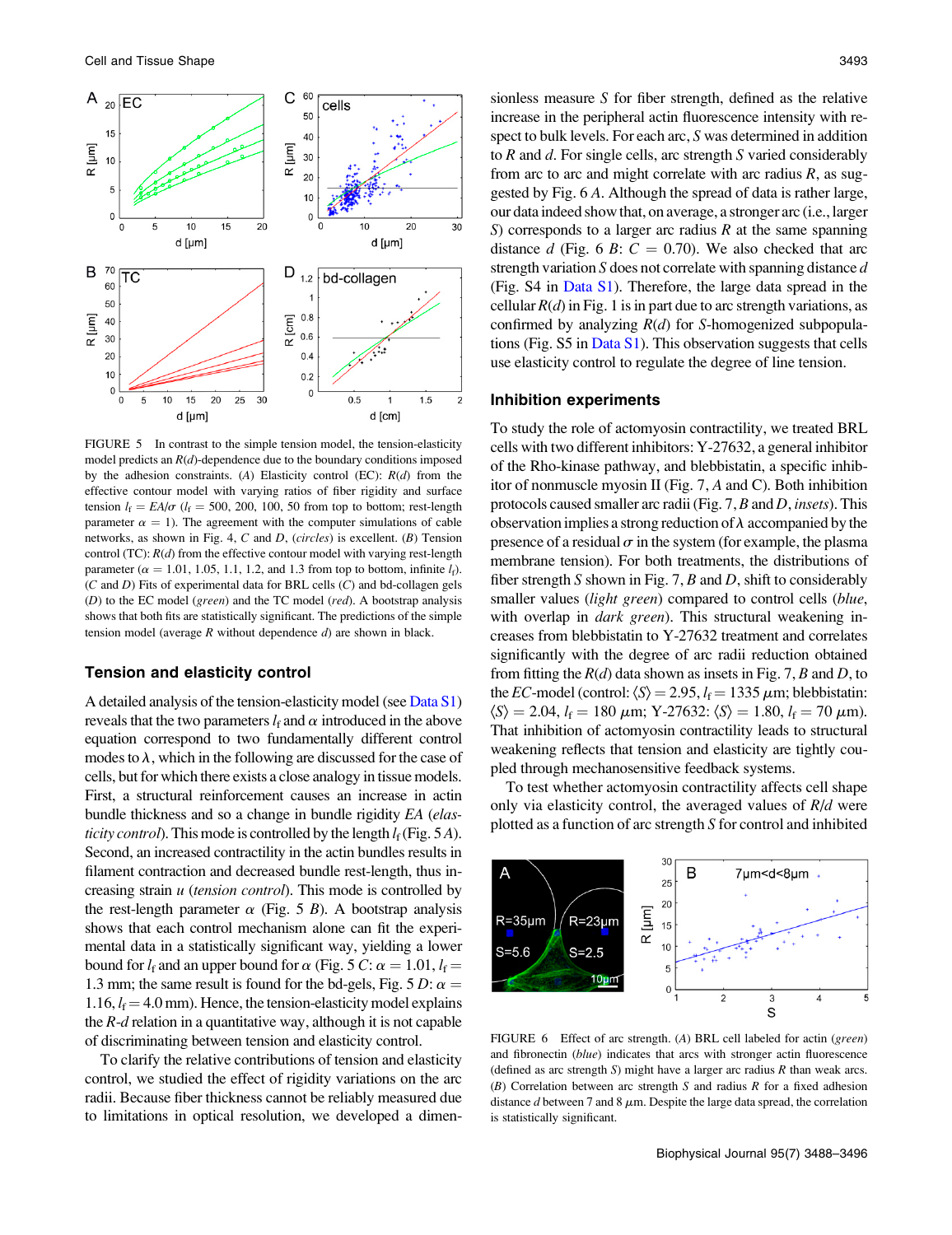

FIGURE 7 Effects of actomyosin contractility. (A) BRL cell labeled for actin (green), paxillin (red), and fibronectin (blue) treated with blebbistatin, a myosin II inhibitor.  $(B)$ Quantitative analysis revealed that blebbistatin treatment caused a shift in the probability distributions  $P$  of arc strength S to smaller values (light green) compared to control cells (blue, overlap in dark green). Inhibition of contractility also caused a reduction in arc radius R. (Inset:  $R(d)$  for inhibited cells (green) compared to control cells  $(blue)$ . Lines are fits to the EC model).  $(C)$  BRL cell treated with Y-27632, an inhibitor of the Rho-kinase pathway. (D) Y-27632 treatment caused similar effects as blebbistatin.  $(E)$  Evidence for TC control: the average of  $R/d$  as a function of arc strength S for control (blue), blebbistatintreated (red), and Y-27632-treated (green) cells. The two inhibition experiments are statistically identical and lead to smaller arc radii than predicted from variations of arc strength S alone.

8

cells (Fig.  $7 E$ ). If the reduction of arc strength S was the only reason for decreased arc radii R, then  $\langle R/d \rangle$  would be a universal function of S for all experimental conditions. Indeed, Y-27632- and blebbistatin-treated cells were statistically not different (Fig.  $S3 b$  in [Data S1](http://www.biophysj.org/cgi/data/biophysj.108.134296/DC1/1)), indicating that force reduction is saturated and that arc strength has the same effect in both cases. Uninhibited cells, however, show considerably greater values for  $\langle R/d \rangle$  at the same S. This finding suggests that contractility contributes to the line tension in a direct way, for example, by changing the effective rest-length as predicted by our model for tension control (Fig. S6 in [Data S1\)](http://www.biophysj.org/cgi/data/biophysj.108.134296/DC1/1). Thus, both elasticity and tension control are operative in cells.

# **DISCUSSION**

In this study, we have identified and explained a surprising similarity between two well-established but rather different model systems for the culture of tissue cells. In both cases, we focused on the role of the attachment geometry. For single cells, attachment geometry was controlled by an adhesive dot pattern produced by microcontact printing. For the fibroblastpopulated collagen gel, attachment geometry was controlled by discrete pinning needles stuck into the underlying PDMS layer. Our analysis showed that both cell and tissue shape were characterized by a sequence of circular arcs for which in average arc radius R increased with spanning distance d. Although micropatterning techniques have been used for a long time to study the effect of adhesion geometry on single cells (1–5,17), a quantitative analysis of cell shape as a function of the positions of the adhesion sites has not been presented before to our knowledge. The occurrence of circular arcs has been noted previously for cells on homogeneous substrates and interpreted in terms of a simple Laplace law (15–17). An elastic element of the line tension has been suggested previously from actin inhibition experiments (16). However, to our knowledge, the effect of the spanning dis-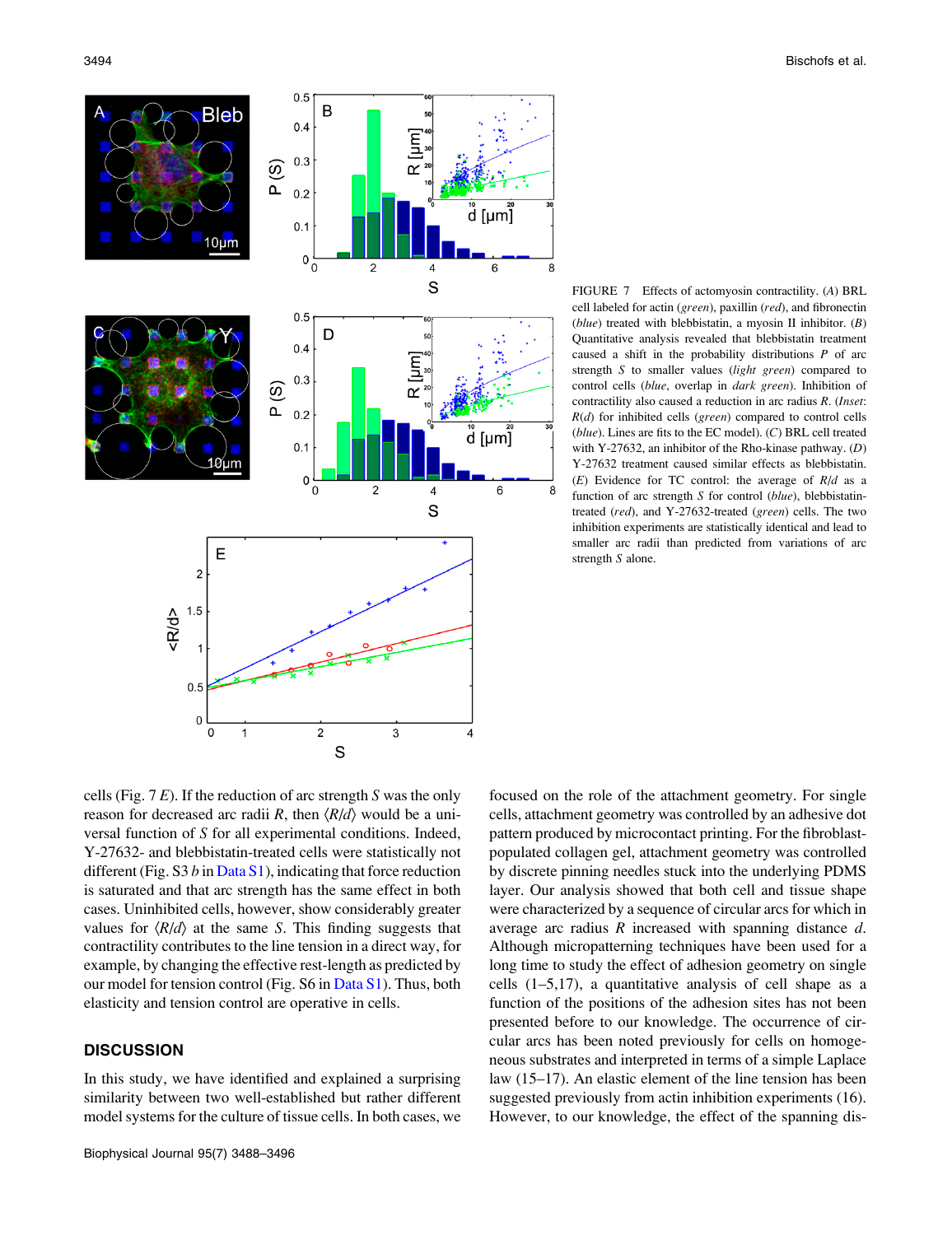tance  $d$  on arc radii  $R$  has not been considered before. Computer simulations indicate that the simplest possible theoretical concept capturing our experimental findings is a contracting cable network, which does not have compression modes in contrast to a purely elastic theory. By mapping the computer simulations onto the tension-elasticity model, we could derive a modified Laplace law and so explain both the occurrence of circular arcs and the R-d relation. Earlier models considered either elasticity (25) or tension (26) to be key determinants of cell shape. In this study, we have shown that it is essential to consider their combination with the twist of using the mechanics of fibrous networks rather than the mechanics of isotropic linear material. Our conclusion is strongly supported by our finding the same results on the tissue level. Indeed, filamentous network mechanics and active contractility are also essential elements on the tissue level. Thus our study, for the first time to our knowledge, provides a unifying perspective on shape in biological systems spanning both cell and tissue scales.

Our study has shown that the elastic response of filamentous networks under active contractility is an essential element determining cell and tissue shape. We have modeled filamentous networks as cable networks, which take into account the most basic properties of polymers: they respond elastically under tension but buckle under compression (22). Our analysis demonstrates that this asymmetry in the mechanical response prevents long-ranged propagation of compressive modes and results in the tension-elasticity model and the generalized Laplace law. This finding, however, does not imply that compression is irrelevant in general. Resistance to compression in cellular systems is usually attributed to microtubules (26). Recently it has been shown that microtubules are targeted into focal adhesions (27), and that they are immersed into the actin cytoskeleton (28). These findings suggest that microtubules might carry more compressive load than formerly appreciated. Moreover, in our experiments, actin is locally condensed into actin cables, which also can carry a more compressive load than single filaments (29). Our analysis suggests that in the setup studied here, tension dominates to such an extent that these effects are not relevant. This conclusion is in line with earlier studies showing that, in mature cell adhesion, most of the tensile load  $(-86%)$  is balanced by the adhesions rather than by microtubules (30). This observation is in contrast to the situation with poorly spread cells, where a substantially larger part of the load  $($ >50%) is carried by the microtubules (31).

The relevance of cable network mechanics is probably more apparent for the tissue model studied here. Other studies have demonstrated that collagen gels immersed in fluid without attachment to adhesion points are inherently unstable under active cellular traction, suggesting that the resistance to a compressive load is rather weak in this case (8,9). In vivo, the proteoglycans, probably missing in our assay, are usually implicated in conferring stability under compression. Moreover, collagen might be organized in superstructures conferring additional stability under tension. Future tissue experiments are required to clarify if these aspects are sufficient to override the arc-like shape response resulting from the asymmetric force extension relation of cable networks.

Our model suggests that two control modes exist for modulating cell and tissue shape, one by structurally reinforcing the boundary and another by actively contracting the cable contour and so reducing its rest-length. For cells, this finding agrees nicely with the molecular evidence that Rhosignaling to the cytoskeleton splits into two pathways, one responsible for reorganization of the actin structures (through the formin mDia) and one leading to myosin II motor activity (through Rho-associated kinase) (32,33). Using motor inhibition experiments, we took a first step to clarify the biophysical role of these two control modes in modulating cell shape and found evidence that cells use both tension and elasticity control. A difficulty in interpreting these experiments is that, in principle, motor inhibition should also affect surface tension. Thus, it is difficult a priori to predict whether arc radii should increase or decrease. The observed strong decrease of arc radii implies that the effects on line tension are much stronger than on surface tension. In addition, both control modes are intertwined by a biomechanical regulatory feedback loop, that is, a reduction in motor tension also causes a reduction in arc strength. To disentangle the effect of these different regulators, a model for contractile actin bundles combining mechanics and biochemistry is required (34). Potential experimental realizations to test these relations include laser cutting of stress fibers in cultured cells (35) or micromanipulation of extracted stress fibers (29).

As evidenced for example by the  $R-d$  correlation shown in Fig. 3 C and the  $R-S$  correlation shown in Fig. 6 B, there is a considerable spread of data in the cell experiments. There are many factors that might contribute to this data heterogeneity, including cell-spreading history, differences in substrate homogeneity, and intracellular differences and fluctuations, for example in signal transduction events. We expect that an indepth analysis of the dynamics of cell spreading might help explain the data spread in more detail. It is important to note, however, that our data demonstrate statistically significant correlations for both cells and tissues and that a dynamical theory is not required to explain our experimental results.

For tissue models, is has been found previously that cellular contractility can lead to dramatic structural changes (8,9). Furthermore, active contraction of the extracellular matrix allows cells to sense the mechanical properties of their environment and adapt their internal organization to these physical cues (7). In this work, we have found that cells at the periphery of the tissue model align in parallel with the free boundary and in the direction of the mechanically fixed anchor points (14). This observation suggests that developmental processes also might be driven by similar large-scale arrangements determined by mechanical factors. In particular, our findings open up completely new perspectives for building tissue models in which cell growth can be directly controlled by adhesion